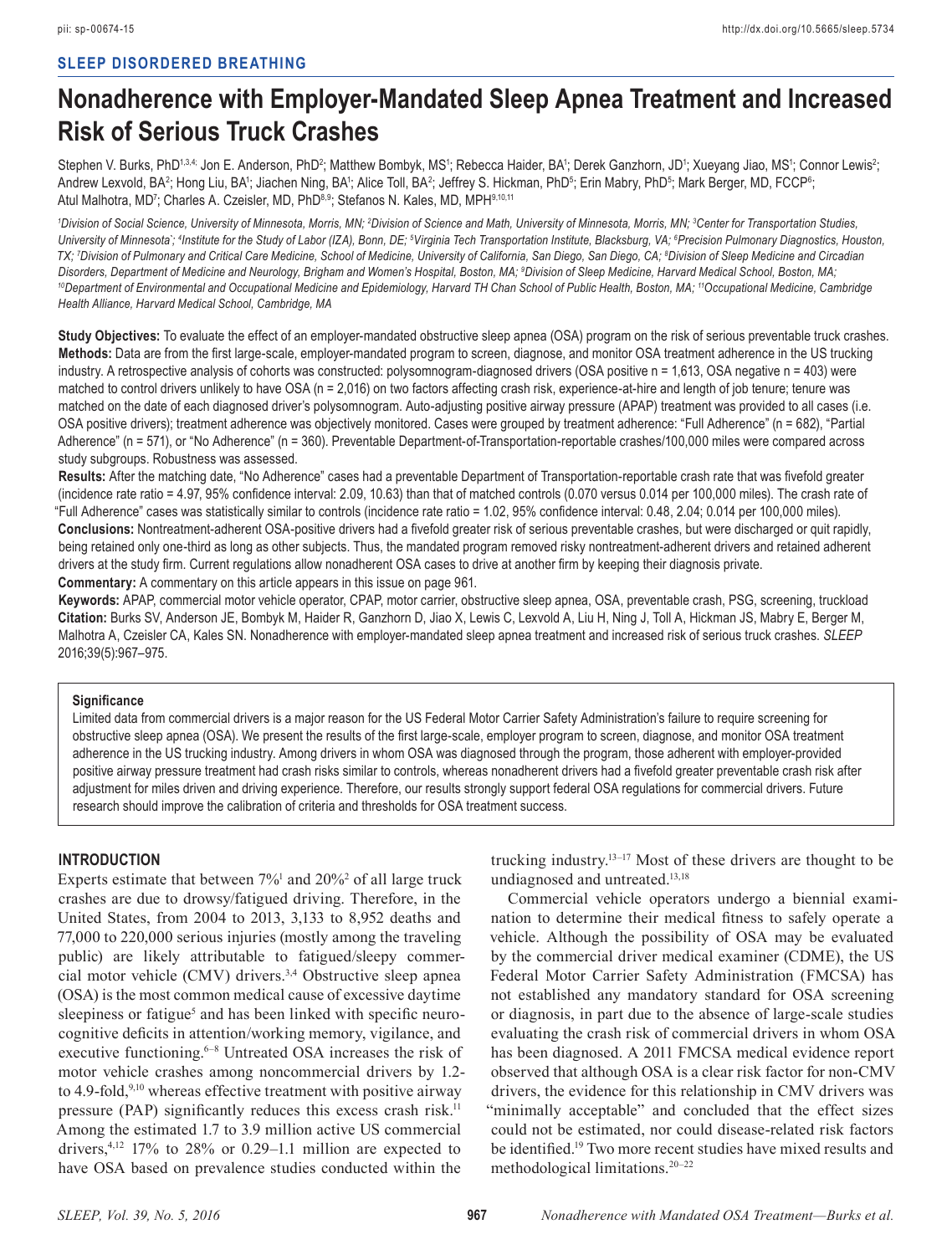Recent legislation prohibits the FMCSA from offering "regulatory guidance" (which identifies best clinical practices in the absence of a mandatory standard) on how carriers should address the potential existence of OSA among their drivers without a full, formal rulemaking.<sup>23,24</sup> Some in the trucking industry have gone so far as to argue that CDMEs "are prohibited from requiring a sleep study for any driver."25 The FMCSA has issued a recent advisory that, while still allowing for CDME clinical judgment, makes the absence of mandatory standards explicit. Thus, it is critical to discover whether a mandated OSA program can reduce crash risk.

Because treatment for OSA has been proven to be effective and substantial evidence already exists that untreated OSA increases the risk of crashes, a randomized prospective controlled trial of the degree of commercial driver crash risk associated with untreated OSA is neither ethically nor legally feasible. Therefore, this retrospective study analyzes preventable truck crashes experienced by commercial drivers in the context of an employer-mandated OSA program that includes screening, diagnosis, auto-adjusting positive airway pressure (APAP) treatment, and APAP treatment adherence monitoring.13,26 It is hypothesized that drivers with diagnosed OSA who are nontreatment adherent will have an elevated rate of serious preventable truck crashes and exit the firm faster than controls who screen at low likelihood of having OSA, whereas those with OSA who are treatment adherent will have similar crash and retention rates to controls.

## **METHODS**

#### **Study Firm Clinical Protocol**

#### *Screening and Diagnosis*

The OSA screening, diagnosis, and treatment program was implemented by Schneider National, Inc., a major North American trucking firm.<sup>27</sup> Following a small pilot in 2005, implementation rollout began in April 2006.13,26 The Somni-Sage screening questionnaire used assigns drivers to one of four classes ranging from one ("High Priority") to four ("Low-Priority"), for receiving polysomnogram (PSG) diagnostic testing.26 Due to the startup process in the presence of turnover, about one-half ( $n = 17,098$ ) of the drivers employed from 2006 onward were screened. The study firm chose who to refer from those screened as High Priority for overnight, multi-channel, laboratory, technician-attended PSGs ("Type 1" PSGs as defined by the American Academy of Sleep Medicine)28 at a national network of sleep laboratories. PSG records show 5 tests in 2005, 493 in 2006, 370 in 2007, 632 in 2008, and 662 in 2009. Referral was based on several factors, such as the driver's schedule, route, continuing employment, and sleep laboratory availability. Diagnosis and treatment were covered without co-pays as preventive medicine for drivers carrying the firm's voluntary medical insurance plan.

#### *Disease Management*

PSGs were interpreted immediately using standard criteria with diagnostic clinical evaluations the morning after the overnight tests.<sup>28</sup> Drivers with an apnea-hypopnea index (AHI)  $\geq$  5

received a diagnosis of "positive" for OSA, and first-line treatment was given: an APAP machine, heated humidifier, and mask interface. This equipment operates with AC or DC power and is usable both in the truck sleeper berth while on the road and at home. For the first 14 to 90 days, and longer if necessary, drivers' adherence to APAP therapy and treatment efficacy was monitored using wireless data transmission to the disease management team from the drivers' PAP machines. During this initial treatment period, the disease management team intervened to assist drivers in becoming adherent, providing frequent phone and sometimes face-to-face contacts with each treated driver to assist with ongoing PAP troubleshooting, education, and adherence monitoring.

After initial APAP adherence was demonstrated, monitoring continued from periodic (quarterly) batch downloads from the APAP machine's internal adherence memory ("adherence chip"). Adherence troubleshooting, education, and monitoring using phone and face-to-face contacts continued as necessary. When medically indicated, formal titration studies and the option of a possible change to bilevel PAP therapy were available and used in order to improve drivers' tolerance of therapy and treatment adherence. Drivers with OSA who remained nonadherent as demonstrated by objective APAP adherence monitoring despite this multifaceted process of remediation were eventually terminated after the process of remediation failed.

# **Retrospective Cohort Approach With Case-Control Matching Determines Study Sub-groups**

#### *Methodology and the Study Context*

Two contextual factors determine the methodology. First, the study firm engages in long distance for-hire trucking in which driver turnover rates are very high (typically  $\geq 80\%$  annually), $27,29$  whereas some drivers stay for considerable durations, and many join and depart from the firm in a continuous process.27,30 Turnover at the study firm ranged from 34% to 76% over the course of the study period. Crash rates, especially among new drivers, are strongly associated with driving experience and firm tenure<sup>31,32</sup> due both to the improvement of driving skill with practice and to the discharge of those who accumulate unacceptable crash records (the latter is analogous to a "healthy worker survival effect"<sup>33</sup>). The safety selection effect is strong. During the study period the baseline hazard of being discharged in a given specific week was raised by approximately 30-fold if the driver had a preventable Department of Transportation (DOT)-reportable crash during the prior or current week. Second, the existence of a gold standard treatment for OSA (APAP) ethically precludes assigning drivers with OSA to receive no treatment (due to medical risk to the patient and potential crash risk for patients and the motoring public). Therefore, analysis of an actual employer-based OSA program with mandated screening, diagnosis, and treatment was performed using a retrospective cohort approach with case-control matching.

Cases were matched to controls on experience-at-hire and also, using the date of each case's PSG, on job tenure. This accounts for differences across subjects in crash risk due to the variations in past and current experience, and for variations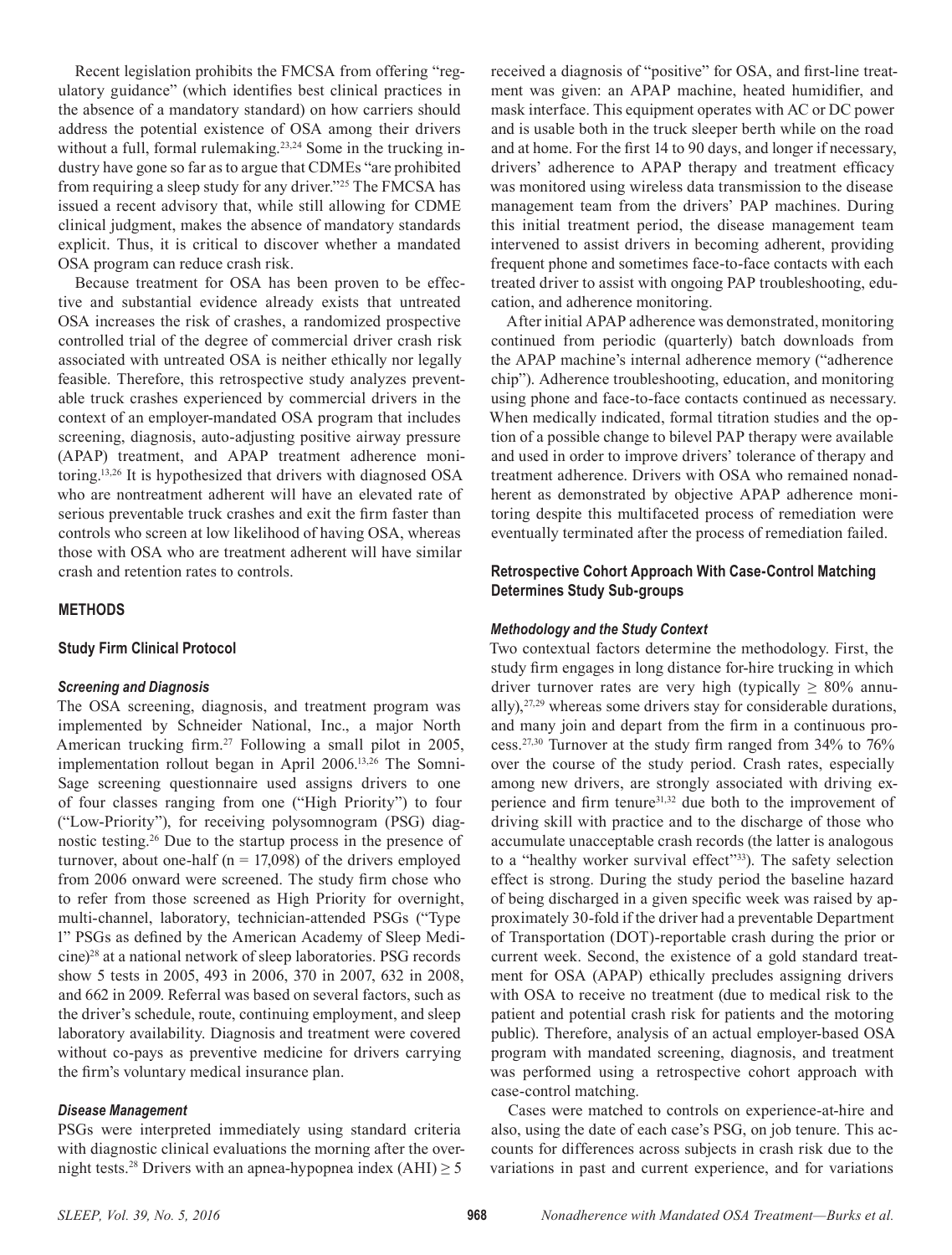in the length of exposure to the chance of safety selection, i.e. of having been discharged due to having a serious preventable crash (which would have prevented the subject from entering the study; further statistical details are provided in the supplemental material).

## *Study Subgroup Construction*

Each OSA-diagnosed driver  $(n = 2,225)$ , was matched to a randomly drawn control driver from those screened as Low Priority for a PSG (i.e. unlikely to have OSA;  $n = 3,732$ ) who had the same level of experience (at hire) and job tenure (measured at the calendar week of the diagnosed driver's PSG, called the "matching date" for the control). This randomized matching process led to the following study subgroups.

- 1. Controls: drivers screened as Low Priority for a PSG (i.e. unlikely to have OSA; matched  $n = 2,016$ ). Random selection (with replacement) was used when multiple low priority matches were available for a given OSA-diagnosed driver.
- 2. Negatives: drivers with an AHI < 5, diagnosed as "negative" for OSA  $(n = 403)$ .
- 3. Cases: OSA-diagnosed drivers whose PSG showed AHI  $\geq$  5 (matched n = 1,613), who were provided with APAP and instructed in its use, with the requirement of treatment adherence as a condition of employment. OSA Cases were further classified by their adherence with PAP treatment after diagnosis.
	- a. Full Adherence: cases who always met or exceeded the consensus minimum standard of 4 h/night mean APAP use for  $\geq 70\%$  of nights<sup>34</sup> (matched n = 682).
	- b. Partial Adherence: cases whose recorded treatment, but who did not reach the standard for Full Adherence (matched  $n = 571$ ).
	- c. No Adherence: cases who never recorded any adherence with APAP (matched  $n = 360$ ).

# **Crash Outcomes Assessment and Data Synthesis**

Using relevant US DOT guidelines, firms in the trucking industry standardly categorize crashes in which driver behavior was a relevant causal factor as either "preventable," which roughly means that the commercial driver could have and should have taken actions that would have prevented the crash (whatever the proximate cause of the crash may have been), or "not preventable," if such actions were not possible under the circumstances.35 The study firm provided this characterization, and additionally among preventable crashes identified crashes that were serious insofar as they were required to be reported to the DOT. A crash is "DOT-reportable" if an involved vehicle must be towed from the crash scene, or someone involved requires medical attention away from the scene, or there is a fatality. Selecting "preventable DOT-reportable crashes" is a standard way of identifying crashes that are of managerial and public policy interest in commercial vehicle operations when such internal administrative records are available, $27$  so this is our primary outcome measure. As robustness checks, all DOTreportable crashes (whether preventable or not) were also considered, as this more closely tracks what can be observed in governmental crash records.

Existing data from the study firm provided driver demographics, such as age, sex, racial or ethnic category, hiring date, experience level at hire, separation date, and type (if applicable). These were merged with week-by-week operational data that provided information on crashes and crash risk exposure (e.g. weekly miles, job type); then records from the sleep medicine services provider, including the results of the Somni-Sage screening questionnaire and, when applicable, PSG results and APAP adherence data were merged.

## **Statistical Analysis**

To adjust for driving exposure, crashes/100,000 miles driven are reported as incidence rate ratios (IRR) for each study subgroup. The matched comparison approach also accounts for variation in initial crash risk (experience at hire), in learning through experience and the chance of safety selection (job tenure), by ensuring cases and controls are similar with regard to these characteristics. The subgroup comparisons focus on the period after the PSG/matching date, when all crash outcomes are contained in the data. This is because safety selection removed many drivers with a bad preventable crash record from the potential study population during the period before the PSG/ matching date, so comparisons during this period are missing many of the relevant crash events and the drivers who had them, who because of their discharges never became study subjects.

Because assignment to treatment adherence groups was self-assigned, there are likely to be differences across study subgroups in factors that may independently affect crash risk, and that are not directly captured in the case-control matching process. To account for this possibility a second analysis was performed on a panel version of the data (one observation per driver per week) with an Andersen-Gill multivariate model. This model is similar to the perhaps more familiar Cox proportional hazards model of patient survival, the primary difference being that it permits multiple "failure events" (i.e., crashes) per driver.<sup>36</sup> The model included age, sex, job type, experience at hire, trip segments per week, miles per week, season (spring, summer, fall, winter), and year of observation as predictor variables; these are all items that potentially affect either crash risk directly, or crash risk indirectly through differences in exposure that not fully captured in miles driven. This analysis provides hazard ratio (HR) estimates in parallel to the IRRs obtained for each study subgroup.

Two additional robustness checks were created by running variations of the original Andersen-Gill multivariate model. First, the crash risk was compared across study subgroups utilizing the higher threshold of  $AHI \ge 15$  as the criterion for a positive OSA diagnosis (instead of the AHI  $\geq$  5 criterion actually used in the treatment protocol), in order to observe whether a more stringent definition of a positive diagnosis would change results. Second, crash risk was compared across study subgroups using the alternative crash definition of all DOT-reportable crashes as the dependent variable, instead of restricting attention to only preventable DOT-reportable crashes. This makes the analysis more directly comparable to studies that utilize government crash data, in which information on the contribution of driver behavior to a crash captured in the designation of a crash as "preventable" is not available.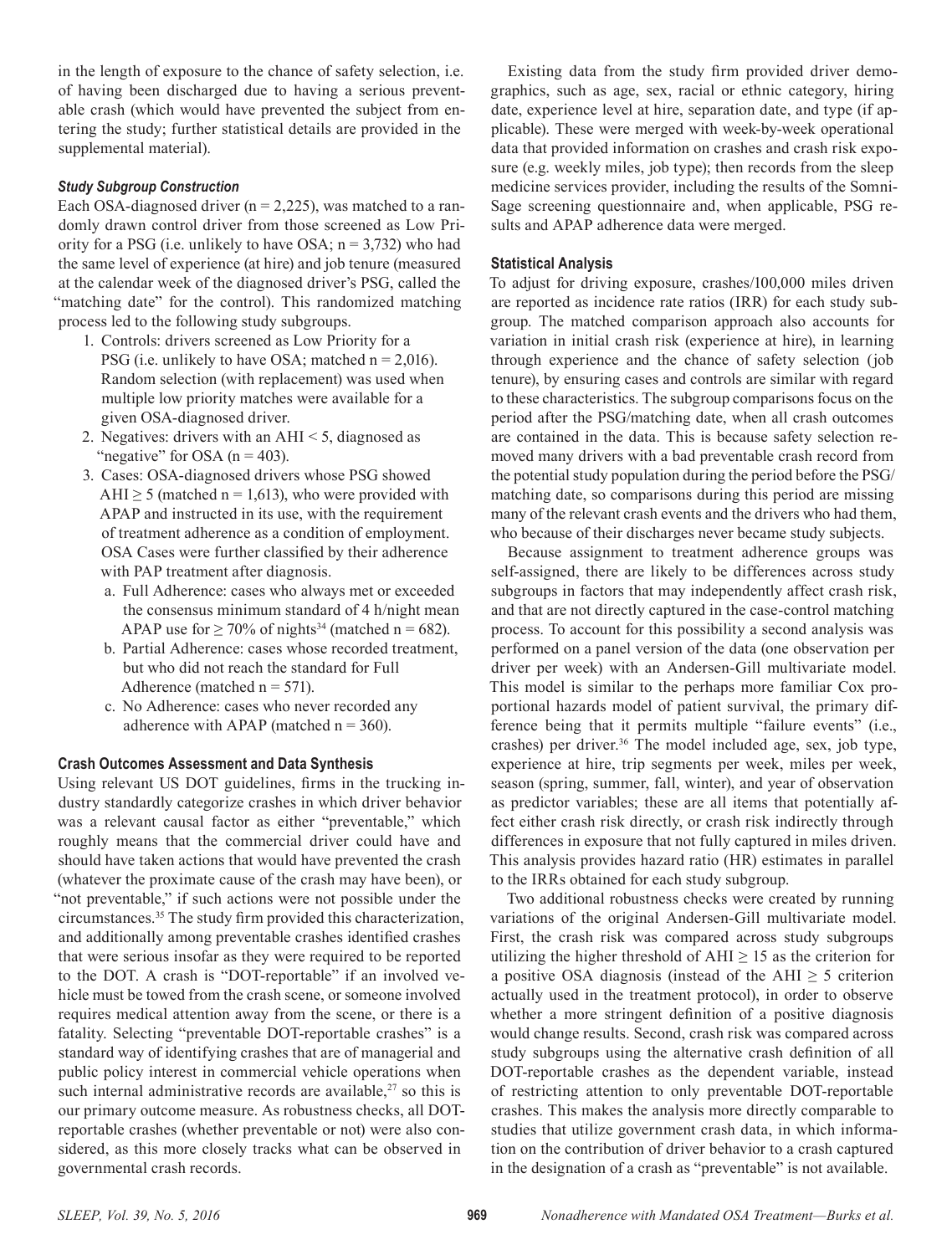**Table 1**—Demographic and job characteristics of study subgroups.

|                             | Controls |       | <b>Negative</b> |       | <b>Fully Adh</b> |       | <b>Partial Adh</b> |       | No Adh |       |
|-----------------------------|----------|-------|-----------------|-------|------------------|-------|--------------------|-------|--------|-------|
| Category                    | n        | $\%$  | n               | $\%$  | n                | $\%$  | n                  | $\%$  | n      | %     |
| Sex                         |          |       |                 |       |                  |       |                    |       |        |       |
| Female                      | 179      | 8.9%  | 38              | 9.4%  | 37               | 5.7%  | 24                 | 4.2%  | 16     | 4.4%  |
| Other (male + missing data) | 1,837    | 91.1% | 365             | 90.6% | 645              | 94.3% | 547                | 95.8% | 344    | 95.6% |
| Age (y)                     |          |       |                 |       |                  |       |                    |       |        |       |
| $21 - 40$                   | 788      | 39.1% | 169             | 41.9% | 187              | 27.4% | 187                | 32.8% | 149    | 41.4% |
| $41 - 50$                   | 676      | 33.4% | 108             | 26.8% | 228              | 33.4% | 184                | 32.2% | 131    | 36.4% |
| $51+$                       | 552      | 27.4% | 126             | 31.3% | 267              | 39.2% | 200                | 35.0% | 80     | 22.2% |
| Race                        |          |       |                 |       |                  |       |                    |       |        |       |
| White                       | 1,437    | 71.3% | 320             | 79.4% | 558              | 81.8% | 418                | 73.2% | 269    | 74.7% |
| African-American            | 276      | 13.7% | 43              | 10.7% | 61               | 8.9%  | 100                | 17.5% | 44     | 12.2% |
| Other                       | 303      | 15.0% | 40              | 9.9%  | 63               | 9.2%  | 53                 | 9.3%  | 47     | 13.1% |
| Experience level at hire    |          |       |                 |       |                  |       |                    |       |        |       |
| Experienced                 | 637      | 31.6% | 120             | 29.8% | 215              | 31.5% | 179                | 31.4% | 128    | 35.6% |
| Inexperienced               | 1,110    | 55.1% | 257             | 63.8% | 381              | 55.9% | 324                | 56.7% | 203    | 56.4% |
| Other                       | 269      | 13.3% | 26              | 6.5%  | 86               | 12.6% | 68                 | 11.9% | 29     | 8.1%  |
| Job type                    |          |       |                 |       |                  |       |                    |       |        |       |
| System solo                 | 677      | 33.6% | 168             | 41.7% | 302              | 44.3% | 247                | 43.3% | 205    | 56.9% |
| Dedicated                   | 800      | 39.7% | 115             | 28.5% | 211              | 30.9% | 168                | 29.4% | 66     | 18.3% |
| Other                       | 539      | 26.7% | 120             | 29.8% | 169              | 24.8% | 156                | 27.3% | 89     | 24.7% |
| Miles per week              |          |       |                 |       |                  |       |                    |       |        |       |
| $0 - 1,500$                 | 676      | 33.5% | 163             | 40.5% | 248              | 36.4% | 229                | 40.1% | 155    | 43.1% |
| 1,500-2,500                 | 857      | 42.5% | 160             | 39.7% | 326              | 47.8% | 250                | 43.8% | 145    | 40.3% |
| Over 2,500                  | 483      | 24.0% | 80              | 19.9% | 108              | 15.8% | 92                 | 16.1% | 60     | 16.7% |
| Trip segments per week      |          |       |                 |       |                  |       |                    |       |        |       |
| $0 - 5$                     | 642      | 31.9% | 134             | 33.3% | 220              | 32.4% | 201                | 35.2% | 140    | 38.9% |
| $6 - 10$                    | 525      | 26.0% | 190             | 47.2% | 314              | 46.0% | 248                | 43.4% | 173    | 13.1% |
| 11 and higher               | 849      | 42.1% | 79              | 19.6% | 148              | 21.7% | 122                | 21.4% | 47     | 48.1% |

Controls were selected from those members of the reference population that had been screened by Somni-Sage as Low Priority for OSA diagnosis (i.e., unlikely to have OSA). For the case-control study subgroups, demographics are from the week containing a driver's PSG (cases) or matching (controls) date. Operational variables (e.g., miles per week) are constructed as an average over the weeks each driver is observed (further details on demographic and operational variables may be found in the supplemental material, Section 2a). Adh, adherence.

The data synthesis and analysis were performed by the University of Minnesota, Morris Truckers & Turnover Project (S. Burks, Principal Investigator, J. Anderson, Co-Investigator). Retrospective analysis of individually identified protected health information was approved by the Institutional Review Board B of the University of Minnesota. Stata Version 12 software was utilized. (For the interested reader, additional details of the statistical methodology, robustness checks, and the like, are presented in the supplemental material.)

# **RESULTS**

# **Driver Characteristics**

The demographic profile, experience levels, exposure, and job characteristics of the reference population, the matched cases, and controls are broadly similar, but not identical (Table 1). This suggests that, in addition to the primary case-control statistical comparisons across subgroups, robustness checks, such

as those using the multivariate Andersen-Gill model, are appropriate to examine.

# **Primary Results: Crash Rates as a Function of PAP Adherence**

After the matching dates, drivers nonadherent with PAP ("No Adherence" subgroup) had a crash rate for preventable DOT-reportable crashes of 0.070/100,000 miles, or nearly fivefold more (IRR of 4.97; 95% confidence interval [CI]: 2.09, 10.63;  $P < 0.001$ ) than the  $0.014/100,000$  miles for matched controls. Crash rates for OSA-diagnosed drivers in the Full Adherence (0.014/100,000 miles) and Partial Adherence (0.021/100,000 miles) subgroups showed no statistical difference from matched controls ( $P = 0.92$  and  $P = 0.19$ , respectively). See Figure 1A.

In addition, Table 2 exhibits exposure measures and mean AHI at diagnosis (for diagnosed drivers) by study subgroup. The mean AHI varies statistically across the study subgroups; Full Adherence drivers have the highest AHI (mean  $AHI = 36.3$ , 95% CI: 34.2, 38.5), No Adherence are lower (mean AHI = 31.3, 95% CI: 28.6, 34.0), and Partial Adherence are lowest (mean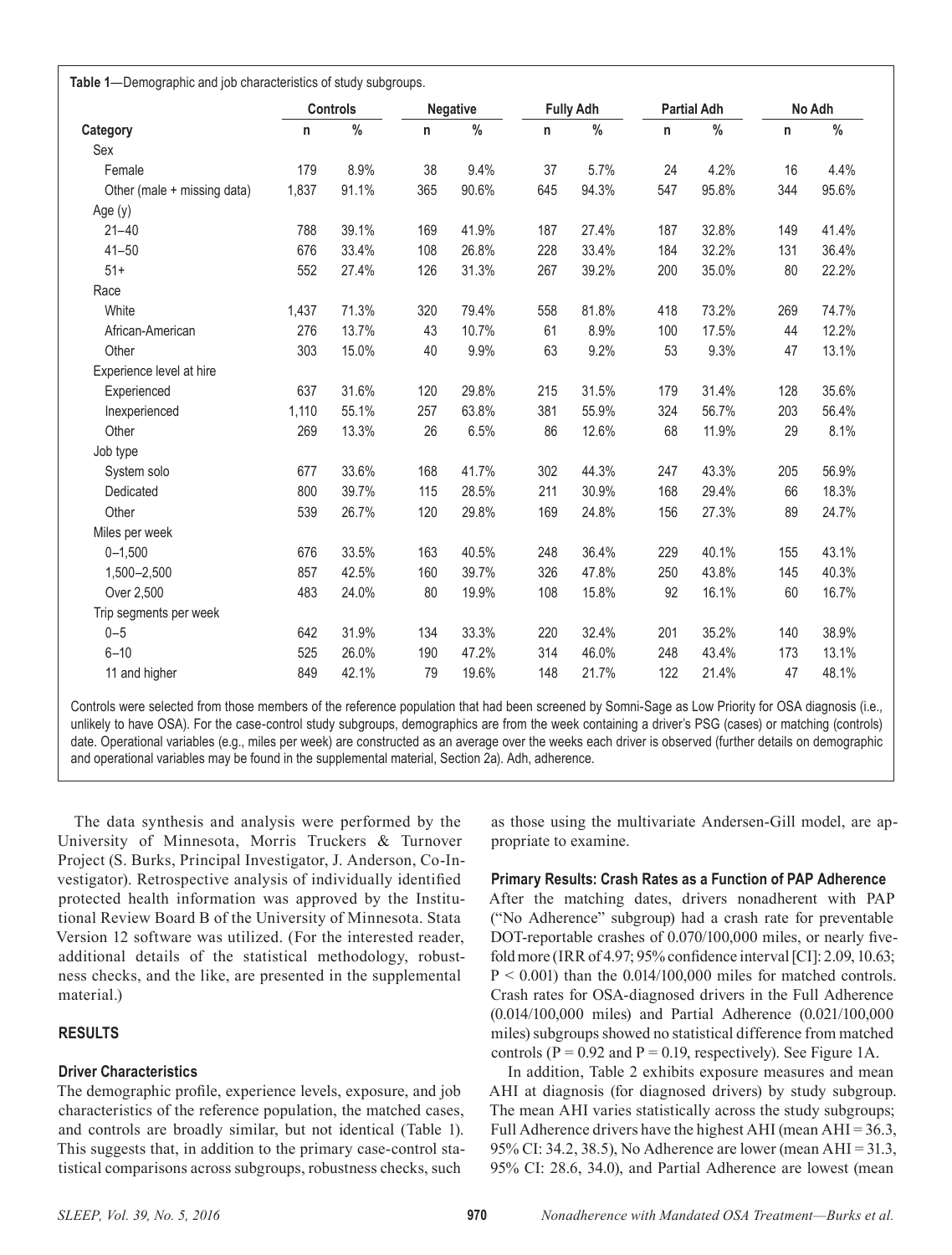

**Figure 1**—Incidence rate ratios and hazard ratios by study subgroup. **(A)** Primary results, the rate of preventable crashes in each study subgroup per 100,000 miles driven compared to that of matched controls. **(B)** Results of the first of the three robustness tests, the hazard ratio for each study subgroup compared with that of matched controls in a multivariate Andersen-Gill time-to-event model on week-by-week data that controls for multiple factors affecting the risk of a crash such as miles per week, trips per week, and demographics. The interval covered is all weeks in which the subject is observed after the polysomnogram date (cases) or matching date (controls). Error bars are 95% confidence intervals. Significant differences between the control group and obstructive sleep apnea study subgroups are denoted as \*P < 0·001.

**Table 2**—Measures of exposure to crash risk and the number of preventable Department of Transportation-reportable crashes after the polysomnogram/ matching date, and apnea-hypopnea index characteristics at diagnosis, by study subgroup.

|                 | Number of<br>drivers | Avg. miles<br>per driver | Ava. weeks<br>per driver | Avg. miles per<br>driver-week | Preventable<br><b>DOT crashes</b> | Avg. AHI at<br>diagnosis | 95% CI for<br>Avg. AHI | % AHI $\geq 15$      |
|-----------------|----------------------|--------------------------|--------------------------|-------------------------------|-----------------------------------|--------------------------|------------------------|----------------------|
| Control         | 2.016                | 116.988                  | 64                       | l.817                         | 33                                | n/a                      | n/a                    | n/a                  |
| <b>Negative</b> | 403                  | 106.270                  | 57                       | .853                          |                                   | 1.9                      | 1.8.2.1                | n/a                  |
| Full Adh        | 682                  | 122.747                  | 65                       | 1.893                         | 12                                | 36.3a,b                  | 34.2.38.5              | 76.7% a,b            |
| Partial Adh     | 571                  | 132.807                  | 73                       | 1.825                         | 16                                | 29.6 <sup>a</sup>        | 27.5.31.6              | $69.5%$ <sup>a</sup> |
| No Adh          | 360                  | 35.916                   | 21                       | 1.699                         |                                   | 31.3 <sup>b</sup>        | 28.6.34.0              | $66.9\%$             |

Data is in one-observation-per-driver-per-week format. Drivers are observed from the diagnosis/-matching date until exit from the firm or study end, whichever is first. AHI is measured at diagnosis. Average AHI values and proportions of AHI ≥ 15 with the same superscript (e.g. both have "a" or both have "b ") are statistically different at P < 0.01. Other AHI entries are not statistically different from each other. Adh, adherence; AHI, apnea-hypopnea index; CI, confidence interval; DOT, Department of Transportation.

AHI = 29.6, 95% CI: 27.5, 31.6). The Partial and No Adherence groups are not statistically different in mean AHI, whereas both are lower that Full Adherence at a P < 0.01. However, all subgroups have mean AHI levels either at the top of the range associated with a diagnosis of moderate sleep apnea (from AHI = 15 to AHI = 30),<sup>37</sup> or above this boundary and therefore in the "severe" sleep apnea range.

#### **Robustness Checks**

As described in the Methods section, three complementary checks of the robustness of these primary results were performed. First, variations across study subgroups in potentially confounding factors not captured in the case-control matching process were accounted for using a multivariate Andersen-Gill time-to-crash regression model. This produced qualitatively similar findings to the primary results (Figure 1B). Drivers in the "No Adherence" group had a nearly fourfold increased risk for preventable DOT-reportable crashes (HR of 3.79; 95% CI:

1.80, 8.00; P < 0.001), whereas crash risk for drivers in the Full Adherence and Partial Adherence subgroups were not statistically different from matched controls.

Second, a variation of the multivariate Andersen-Gill analysis was run that used "all DOT-reportable" crashes as the outcome instead of restricting attention to preventable crashes, to make the analysis more parallel to studies that utilize government crash data, in which information on preventability is not available. Adding crashes that were judged not to be preventable by the commercial driver doubled the crash count of No Adherence drivers from 9 to 20, but increased that of the controls by almost fivefold (63 to 163). Because exposure (miles) for both groups stayed the same, this increased the control group's crash rate more than that of the No Adherence drivers, and lowered the point estimate of their excess crash risk over that of controls by about 40% (HR = 2.21, 95% CI: 1.41–3.48).

Third, a final variation of the multivariate Andersen-Gill analysis was run using a criterion of AHI  $\geq$  15 as a higher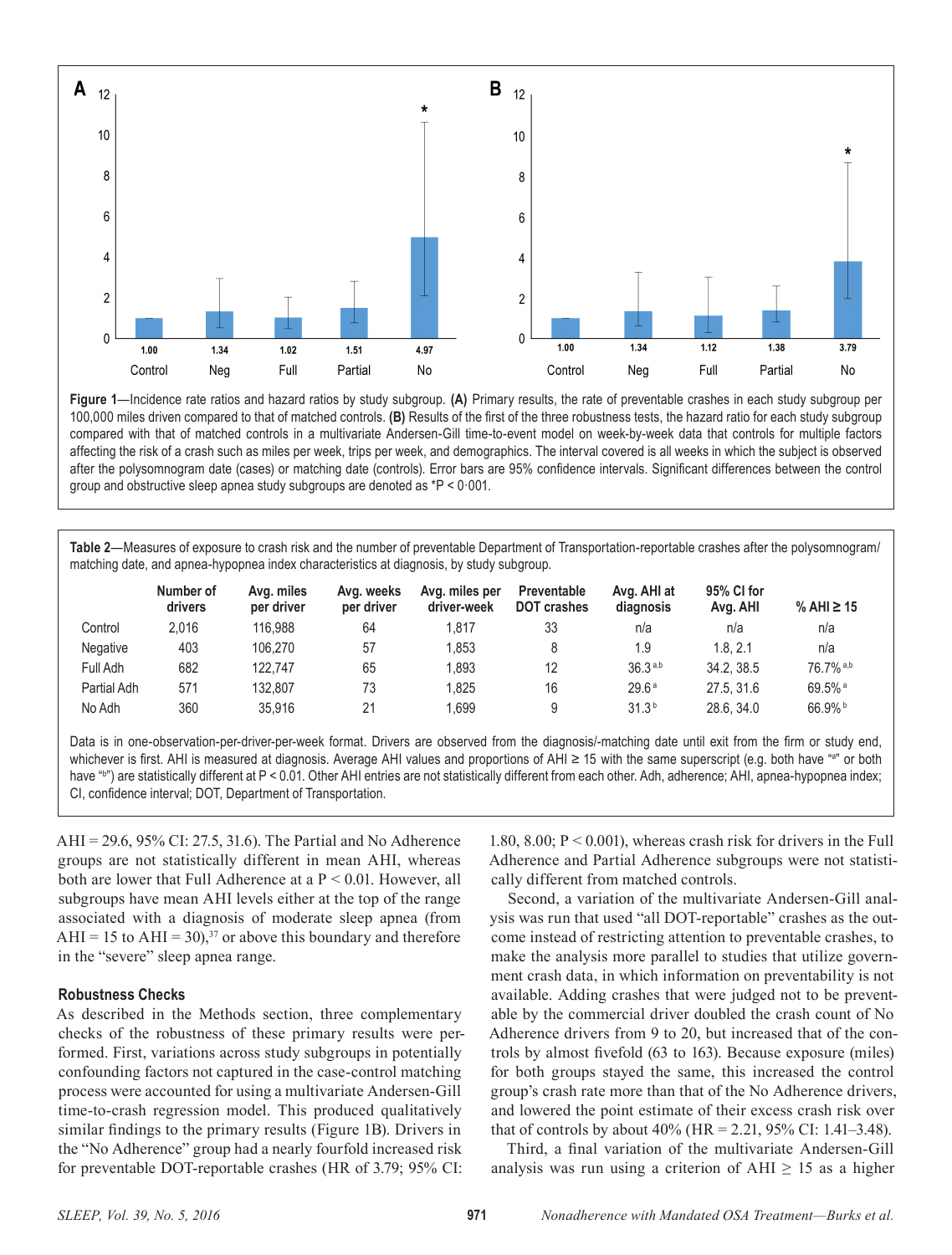

**Figure 2**—Predicted cumulative hazard of a preventable DOT-reportable crash by study sub-group. The predicted cumulative risk of having a preventable DOT-reportable crash as a function of job tenure. For drivers who were inexperienced-at-hire and had a PSG/ matching date at 26 weeks of tenure, broken out by treatment compliance sub-groups for cases. Predictions are from the first robustness test model, the multivariate Andersen-Gill time-to-crash model on driver-week data.



**Figure 3**—Exit status during study period by study subgroup. Percentage of each subgroup in each status. "Still Employed" drivers remained at work as of the study end date of December 31, 2009. No Adherence drivers who failed in remediation were subject to eventual discharge, but some who received a diagnosis near the end of the study remain employed at study end because their remediation process was still underway. A higher proportion of No Adherence drivers quit than did drivers in other study subgroups (P < 0.001).

threshold for a positive OSA diagnosis (the control group was not affected by this change). Despite the resulting decreases in the number of No Adherence drivers (from 360 to 241) and in their preventable DOT-reportable crashes (21 to 19), the point estimate of their excess risk compared to controls increased slightly from the initial Andersen-Gill result ( $HR = 4.54$ ,  $95\%$ ) CI: 2.54–10.32), and moved closer to the primary result provided by the simple comparison of crash rates across study subgroups.

In all of these robustness checks the results follow a similar pattern across study subgroups. Figure 2 illustrates this consistent pattern of the differences in serious preventable crash risk across subgroups in the form of a predicted cumulative hazard of a preventable DOT-reportable crash over 2 years of job tenure. Figure 2 is generated from the first Andersen-Gill multivariate model previously mentioned, which accounts for potential confounding factors, uses  $\text{AHI} \geq 5$  as the criterion for a diagnosis of OSA and considers only preventable DOT-reportable crashes.

# **Effectiveness of the Employer's Program for Removing Nonadherent Drivers**

Although study carrier policy required the discharge of drivers failing to adhere to treatment, the process of adherence evaluation and remediation took some time (in some cases several months). As a result, during the study period most No Adherence drivers (57.5%) quit before being discharged. At study end, 68.8% of controls were still employed, as were 73.6% of Full Adherence

and 68.6% of Partial Adherence drivers. However, only 17.2% of No Adherence drivers were still employed (these were primarily drivers who received a diagnosis near the end of the study period, and whose remediation process had not been completed; see Figure 3). The proportion of No Adherence drivers retained is different from that of controls, Full Adherence, and Partial Adherence drivers, all at P < 0.001. (For the interested reader, full statistical details, including the complete specification of the multivariate models and the robustness checks employed, are presented in the supplemental material.)

# **DISCUSSION**

## **The Primary Findings are Substantive and Robust**

In the largest and most comprehensive study of crash risk and OSA among CMV drivers, drivers in whom OSA was diagnosed and who subsequently drove without PAP treatment due to nonadherence had a fivefold increase in the risk of preventable DOT-reportable heavy truck crashes compared to matched controls. Drivers with OSA who were fully or partially adherent with PAP treatment were statistically similar to controls. These findings for commercial drivers operating tractor-trailers are consistent with previous studies of noncommercial drivers showing a markedly increased crash risk for untreated OSA and crash rates approximating those of controls after successful treatment.<sup>9-11</sup>

The current study has several advantages over prior work. It is a retrospective analysis of the crash risk of tractor-trailer drivers at the industry's first large-scale mandatory employerbased program to screen and diagnose drivers for OSA, and to require treatment if indicated, covered with no out-of-pocket cost for drivers enrolled in the study firm's voluntary insurance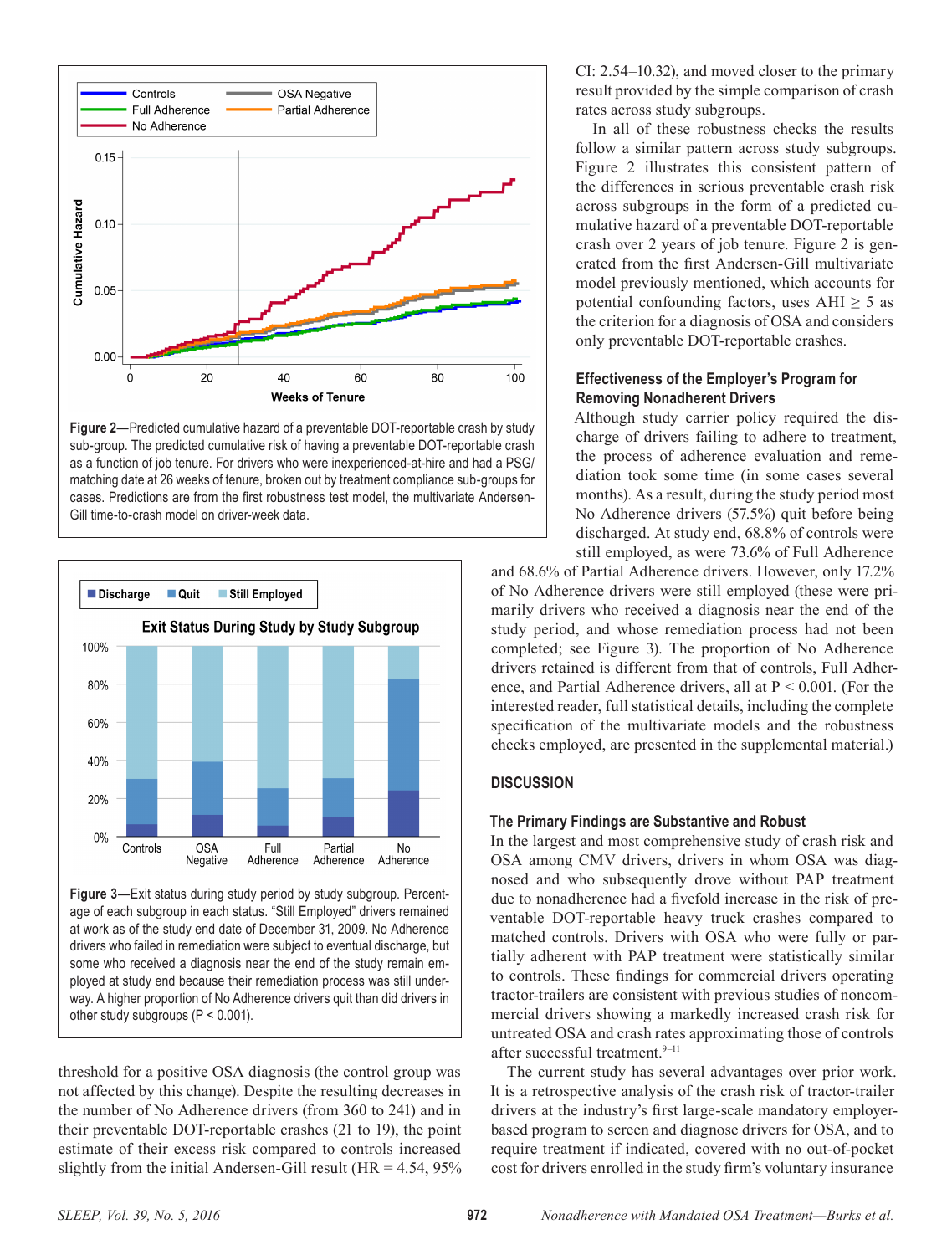program. OSA was defined using the gold-standard overnight PSG diagnostic procedure.<sup>30</sup> Also in contrast to many previous studies, objective quantitative evidence of treatment adherence is used, and internal study firm operational data provides the ability to control for multiple covariates that affect crash risk in week-by-week observational data on driving performance. Moreover, the most policy-relevant type of crashes are analyzed: DOT-reportable crashes that are preventable, thus clearly involving driver behavior as a causal factor, as defined by the guidelines of the National Safety Council.<sup>35</sup>

The results are robust despite the fact that No Adherence drivers remain employed and under observation at the study firm one-third as long as other groups, which reduced the chance of finding statistically significant results. In three distinct robustness tests, No Adherence drivers have statistically different and substantially higher risk than controls, whereas Partial and Full Adherence drivers are always statistically similar to controls.

First, a multivariate analysis that controlled for differences in demographic and risk exposure characteristics across study groups found Partial and Full Adherence groups similar to controls, and a 3.8-fold increase in risk for the No Adherence group relative to controls. Second, a multivariate reanalysis that used a more stringent threshold of  $AHI \geq 15$  as the criterion for a diagnosis of OSA (compared to the actual protocol of AHI  $\geq$  5) found the same pattern, with a 4.7-fold increase in risk for the No Adherence group. Third, a final multivariate reanalysis that changed the outcome variable to "all DOTreportable crashes" found a similar crash risk pattern across subgroups and controls.

The last result, using all DOT-reportable crashes, suggests the findings are not due to the fact that there are only a modest number of preventable DOT-reportable crashes. In addition, using all DOT-reportable crashes makes the analysis more comparable to studies using governmental crash data, in which all crashes must be included because information on the contribution of driver behavior to crash causation is not available. Thus, it should be noted that although this third reanalysis replicated the pattern of risk comparisons across study groups, it also reduced the estimated excess crash risk for No Adherence drivers by about two-fifths (to 2.2-fold). This is because control drivers experienced a much greater proportion of crashes they could not prevent than did No Adherence drivers, and adding these crashes raised the control driver crash rate used as the basis for the identification of excess risk by much more than it raised the crash rate of the No Adherence subgroup. The fact that the estimated excess crash risk for No Adherence drivers decreased when nonpreventable crashes were added suggests that studies using governmental crash data to compare a test group to controls when the test group has higher risk of preventable crashes may follow the same pattern and thus underestimate the excess crash risk.

#### **Limitations of This Study**

The limitations of the current study are different from those of prior work. The existence of a gold standard treatment ethically precludes a clinical trial in which drivers with OSA are randomly assigned to a no-treatment condition in order to

study their crash risk (their medical condition and the highway safety of both the drivers and the motoring public would be at risk). In the current study, an actual employer's OSA program is examined using a retrospective cohort of cases and controls.

There may be a significant issue with data from an employer's OSA program in that drivers received a diagnosis only after attaining sufficient tenure. Thus, safety selection, due to the discharge of drivers who accumulated unacceptable preventable crash histories early in their tenure, prevented many of those with relevant crashes from ever being screened for or receiving a diagnosis of OSA. The construction of the retrospective cohort comparison through the randomized matching of each driver with OSA to a control unlikely to have OSA, but who had similar experience at hire and job tenure, makes cases and controls comparable in total experience level, which is important because driving safety performance improves with practice. It also makes them comparable in the degree of exposure to safety selection.

If there were no safety selection, but only the effect of experience on driving safety to be considered, the natural focus for a retrospective study of cases and controls matched on experience would be their crash risk *before* diagnosis (or matching). This approach would be similar in conception to a "waitlist control" design for the study of an untreated disease: controls without the disease would be compared to individuals with the disease who are observed in an untreated condition while they wait for treatment, which is unable to be provided immediately to all patients, to begin. However, because the firm's safety program does create a safety selection effect, the drivers who had preventable DOT-reportable crashes early in their tenure are missing from both the case and control groups, and thus the potential differences in crash risk across study groups in the period *before* the diagnosis/matching date have been eliminated. Therefore, our analysis focuses on crash risk in the interval *after* diagnosis.

The primary limitation of the study is the fact that under a mandated treatment regimen, the division into treatment adherence groups after a positive diagnosis was, of necessity, self-selected and not randomly assigned. Thus, although the known pathophysiologic effects of OSA, and past studies associating untreated OSA (before and after diagnosis) with an increased risk of vehicular accidents, all suggest that the increased crash risk in the after-PSG interval for drivers who do not comply with mandatory treatment may be due to the effects of untreated  $OSA$ ,<sup>9-11</sup> the current study cannot determine the relative contributions of untreated OSA versus factors such as a more general disregard of safety rules that leads to both nonadherence and unsafe driving habits.

## **Safety and Policy Implications**

Although the study limitations preclude us from assigning untreated OSA as the sole cause of the excess crash risk of No Adherence drivers, they do not alter important policy conclusions. This is because the findings provide clear evidence of the effects on safety of the study firm's OSA program.

First, among the study firm's drivers in whom OSA was diagnosed, drivers with OSA who were treatment adherent and had risk comparable to controls were retained in employment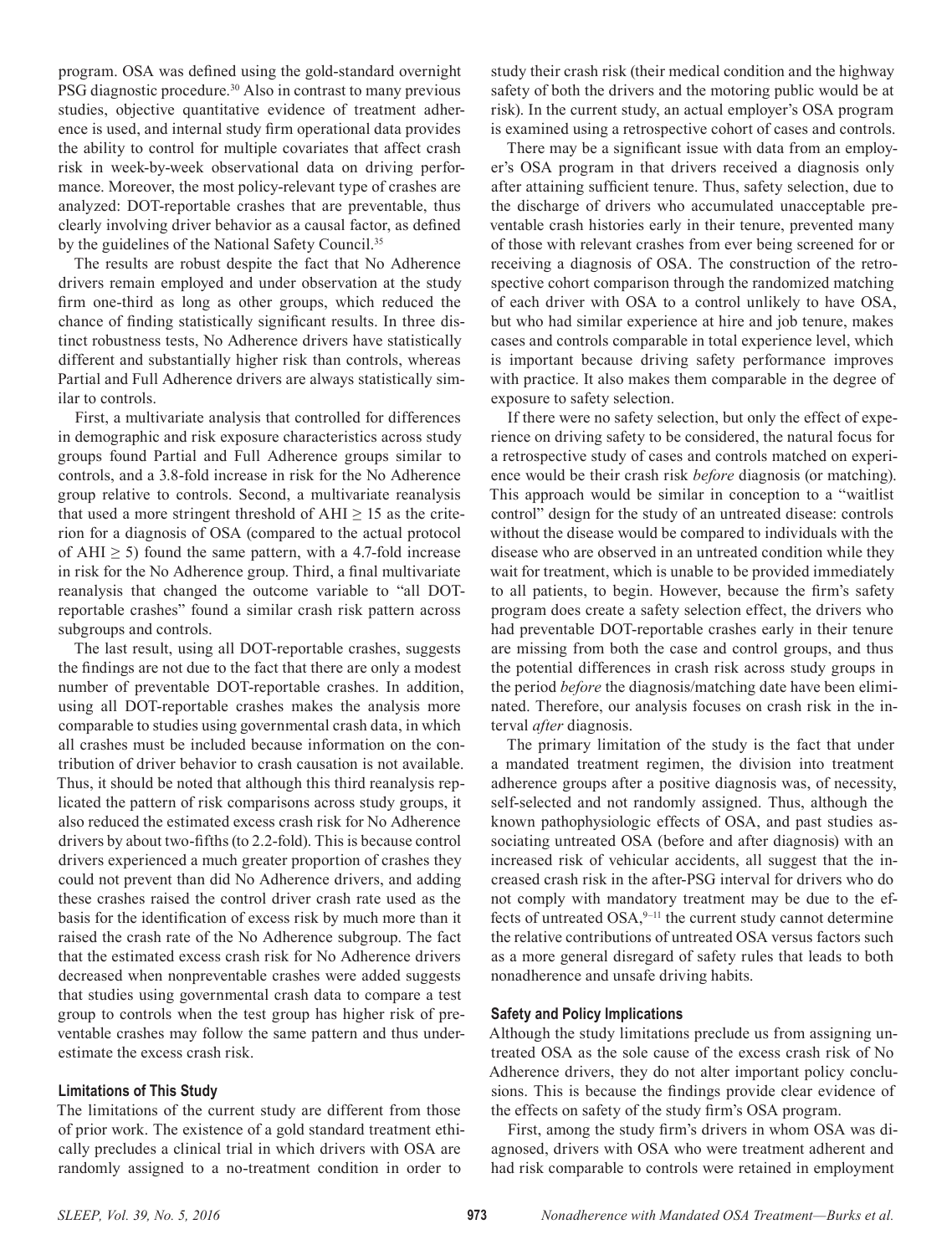at the same level as were controls, whereas nontreatmentadherent OSA-diagnosed drivers who had a fivefold greater serious preventable crash risk than controls were removed (through quitting or mandatory discharge; see Figure 3). Thus, the firm's program to screen and diagnose their drivers, and especially, mandate treatment adherence for drivers found to have OSA, lowered the crash risk in its work force.

Second, the risk differences found among study subgroups are meaningful in terms of managerial and public policy safety concerns. For a fleet of 1,000 drivers each operating 1 year (about  $100,000$  miles<sup>27</sup>), the observed crash rates translate to a difference between 70 preventable DOT-reportable crashes for No Adherence drivers and 14 such crashes for both Full Adherence and controls. Thus, No Adherence drivers are substantially more dangerous to themselves and the motoring public.

Third, in the absence of federally mandated procedures other than the currently required self-report during a biennial medical examination, drivers who have diagnosed OSA but are non-adherent with treatment can simply choose to quit working for a motor carrier that knows their diagnosis (as did nearly 60% of those in the current study). They can instead seek employment—without revealing their OSA diagnosis with a different firm that does not have an OSA program.

The FMCSA has not yet acted on the recommendations of its own Medical Expert Panel (in 2007) and Medical Review Board (in 2008 and 2011), the Motor Carrier Safety Advisory Committee (in 2011), and that of the National Transportation Safety Board (in 2009), that safety regulations should require comprehensive OSA screening and diagnosis of commercial drivers,38,39 in part due to limited commercial driver data. In the context of this record a 2016 National Academies of Science report on commercial driver fatigue cited OSA as a serious safety concern and called for more research. The current study addresses this research need.40 Moreover, our statistical results clearly support specific public health policy-relevant findings: among commercial drivers in whom OSA was diagnosed, drivers with OSA who were treatment-adherent and had risk comparable to controls were more likely to be retained, whereas non-adherent OSA-diagnosed drivers had a fivefold greater preventable crash risk than controls were differentially removed (through quitting or mandatory discharge). Therefore, our results strongly support federal regulations that would mandate OSA screening, diagnosis, and monitoring drivers' treatment adherence for all commercial drivers.

#### **REFERENCES**

- 1. FMCSA & ICF. Regulatory Impact Analysis for Hours of Service Options. 2007; FMCSA-2004-19608-2529.
- 2. Akerstedt T. Consensus statement: fatigue and accidents in transport operations. J Sleep Res 2000;9:395.
- 3. FMCSA. Commercial Motor Vehicle Facts March 2013. Washington, DC: Federal Motor Carrier Safety Administration, 2013.
- 4. FMCSA. 2015 Pocket Guide to Large Truck and Bus Statistics. Washington, DC: Federal Motor Carrier Safety Administration, April 2015.
- 5. Colten HR, Altevogt BM. Sleep disorders and sleep deprivation: an unmet public health problem. Washington, DC: Institute of Medicine Committee on Sleep Medicine Research, National Academies Press, 2006.
- 6. Lal C, Strange C, Bachman D. Neurocognitive impairment in obstructive sleep apnea. Chest 2012;141:1601–10.
- 7. Naismith S, Winter V, Gotsopoulos H, Hickie I, Cistulli P. Neurobehavioral functioning in obstructive sleep apnea: differential effects of sleep quality, hypoxemia and subjective sleepiness. J Clin Exp Neuropsychol 2004;26:43–54.
- 8. Wong KK, Grunstein RR, Bartlett DJ, Gordon E. Brain function in obstructive sleep apnea: results from the Brain Resource International Database. J Integr Neurosci 2006;5:111–21.
- 9. Ellen RL, Marshall SC, Palayew M, Molnar FJ, Wilson KG, Man-Son-Hing M. Systematic review of motor vehicle crash risk in persons with sleep apnea. J Clin Sleep Med 2006;2:193–200.
- 10. Tregear S, Reston J, Schoelles K, Phillips B. Obstructive sleep apnea and risk of motor vehicle crash: systematic review and metaanalysis. J Clin Sleep Med 2009;5:573–81.
- 11. Tregear S, Reston J, Schoelles K, Phillips B. Continuous positive airway pressure reduces risk of motor vehicle crash among drivers with obstructive sleep apnea: systematic review and meta-analysis. Sleep 2010;33:1373–80.
- 12. Bureau of Labor Statistics. Occupational Employment and Wages, May 2014: 53-3032 Heavy and Tractor-Trailer Truck Drivers. Occupational Employment Statistics May 2015. Accessed September 14, 2015. Available from: http://www.bls.gov/oes/current/oes533032.htm.
- 13. Berger M, Varvarigou V, Rielly A, Czeisler CA, Malhotra A, Kales SN. Employer-mandated sleep apnea screening and diagnosis in commercial drivers. J Occup Environ Med 2012;54:1017–25.
- 14. Gurubhagavatula I, Maislin G, Nkwuo JE, Pack AI. Occupational screening for obstructive sleep apnea in commercial drivers. Am J Respir Crit Care Med 2004;170:371–6.
- 15. Howard ME, Desai AV, Grunstein RR, et al. Sleepiness, sleepdisordered breathing, and accident risk factors in commercial vehicle drivers. Am J Respir Crit Care Med 2004;170:1014–21.
- 16. Moreno CR, Carvalho FA, Lorenzi C, et al. High risk for obstructive sleep apnea in truck drivers estimated by the Berlin questionnaire: prevalence and associated factors. Chronobiol Int 2004;21:871–9.
- 17. Talmage JB, Hudson TB, Hegmann KT, Thiese MS. Consensus criteria for screening commercial drivers for obstructive sleep apnea: evidence of efficacy. J Occup Environ Med 2008;50:324–9.
- 18. Parks P, Durand G, Tsismenakis AJ, Vela-Bueno A, Kales S. Screening for obstructive sleep apnea during commercial driver medical examinations. J Occup Environ Med 2009;51:275–82.
- 19. Williams JR, Amana A, Tregear S. Evidence report-obstructive sleep apnea and commercial motor vehicle driver safety: updated review. Washington, DC: Federal Motor Carrier Safety Administration, 2011.
- 20. Meuleners L, Fraser ML, Govorko MH, Stevenson MR. Obstructive sleep apnea, health-related factors, and long distance heavy vehicle crashes in Western australia: a case control study. J Clin Sleep Med 2015;11:413–8.
- 21. Phillips B, Stanton B. Commercial drivers with sleep apnea: it's still hit or miss. J Clin Sleep Med 2015;11:409–10.
- 22. Stevenson MR, Elkington J, Sharwood L, et al. The role of sleepiness, sleep disorders, and the work environment on heavy-vehicle crashes in 2 Australian states. Am J Epidemiol 2014;179:594–601.
- 23. A bill to ensure that any new or revised requirement providing for the screening, testing, or treatment of individuals operating commercial motor vehicles for sleep disorders is adopted pursuant to a rulemaking proceeding. 49 USCA. 113th Congress of the United States of America, 1st Session, 2013.
- 24. Jaillet J. President signs bill forbidding FMCSA to use sleep apnea 'guidance'. In: Commercial Carrier Journal - Fleet Management: CCJDigital, 2013.
- 25. Editorial Staff. Supplement on Sleep Disorders. ACOEM Commercial Driver Medical Examiner Review 2014:1–8.
- 26. Mabry JE, Hickman J, Hanowski R. Case Study on the Impact of Treating Sleep Apnea in Commercial Motor Vehicle Drivers--Sleep Apnea Programs from Two Leading U.S. Carriers and Focus Group Findings. Blacksburg, VA: Virginia Tech Transportation Institute, 2012.